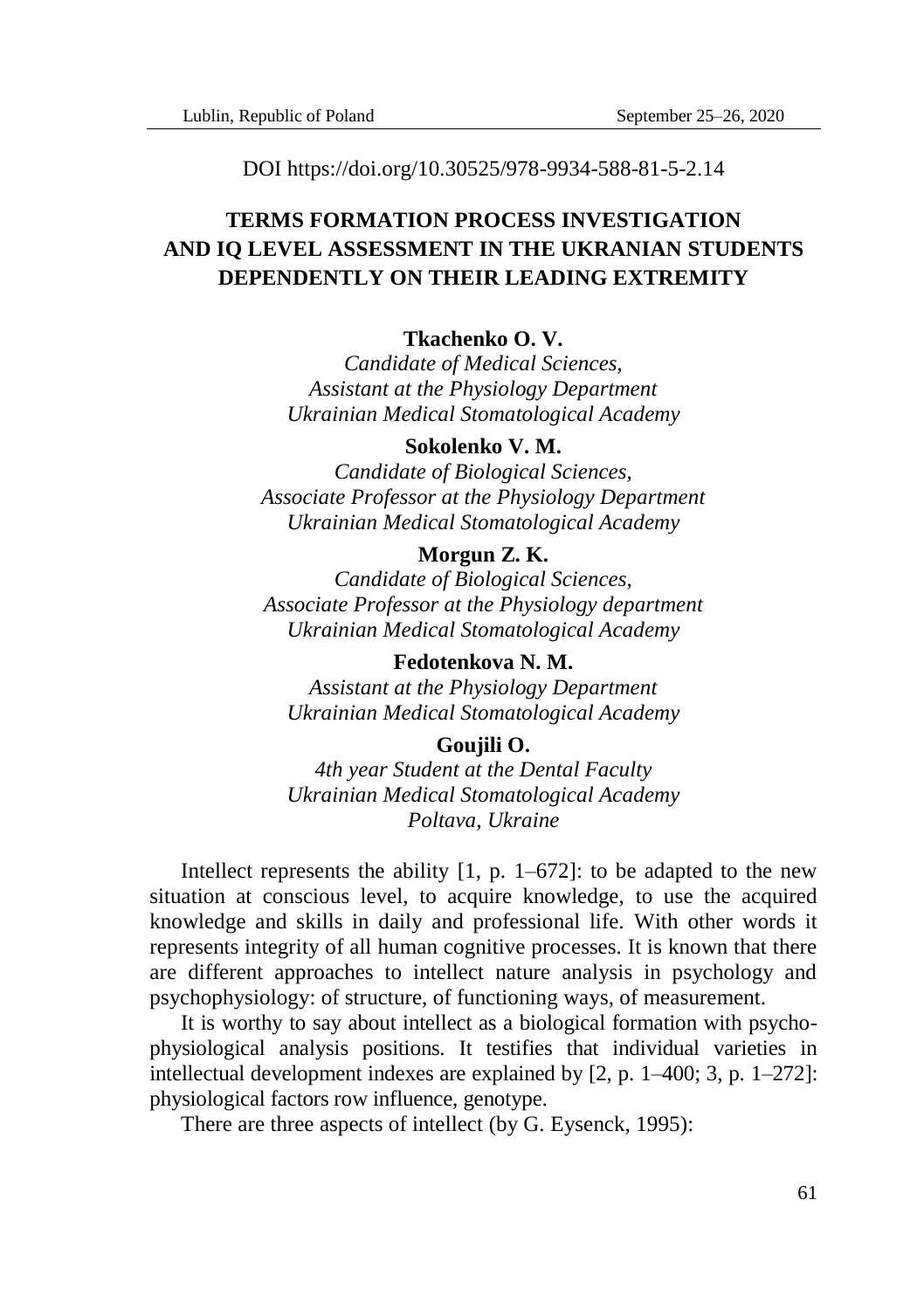1) Biological intellect. It represents a genetically determined biological basement of cognitive functioning and all its individual varieties. It deals to cortex activity directly occurring on the basement of neuro-physiological and biochemical factors.

2) Psychometric intellect  $[4, p. 1-512; 5, p. 1-171]$ . It is assessed by intellect tests and depends on: biological intellect, social-cultural factors.

3) Social intellect. It represents intellectual abilities expressing in everyday life. It depends upon: psycho-metric intellect, personal peculiarities, study, social-economical status.

Sometimes biological intellect is designated as intellect A, social one – as intellect B. It is evidently that the B one is wider than the A one and comprises it. J.Piaget discovered a sensory-motor intellect development theory according to which sensory-motor intellect develops in a child from childhood to 2 years  $[6, p. 1-384]$ .

The abbreviature IQ is used for two terms designation: intellect coefficient applying only to children, on one hand, and the intellectualism coefficient as a mere of the adult mental abilities on the other hand. There are two facts which are opposite to each other: from one point of view, the intellectual tests have no any restricted scientific background and, from another one, the intellect testing gives useful practical results.

Our investigation aim: To assess some cognitive abilities in the Ukrainian students dependently on their asymmetry individual profile. The investigation tasks: 1) To assess the students asymmetry individual profile (classification to dexters, real sinisters, hidden sinisters, unreal sinisters and ambidexters). 2) To analyze the students' marks, participation in different activity types (scientific, artistic, social). 3) To analyze the students' IQ by Eysenck dependently on asymmetry individual profile. 4) To investigate terms formation process in the investigated group dependently on asymmetry individual profile.

The investigative methods: We have used following methodics for asymmetry individual profile assessment [7, p. 1–374]: dominant extremity, dominant finger, dominant eye, dominant leg, Napoleon's pose, probe with applauding, anamnesis (sinisters among close relatives, arms and hemispheres traumas – for asymmetry individual profile assessment). We have analyzed the students' marks, participation in different activity types (scientific, artistic, social). Also we have proposed them to solve tests compiled by H.J.Eysenck (for IQ assessment) [8, p. 1–288].

# *We have investigated terms formation process:*

*Experiment 1 –* terms determining – the investigated person is proposed a row of words indicating different terms (for example, «table», «tractor»,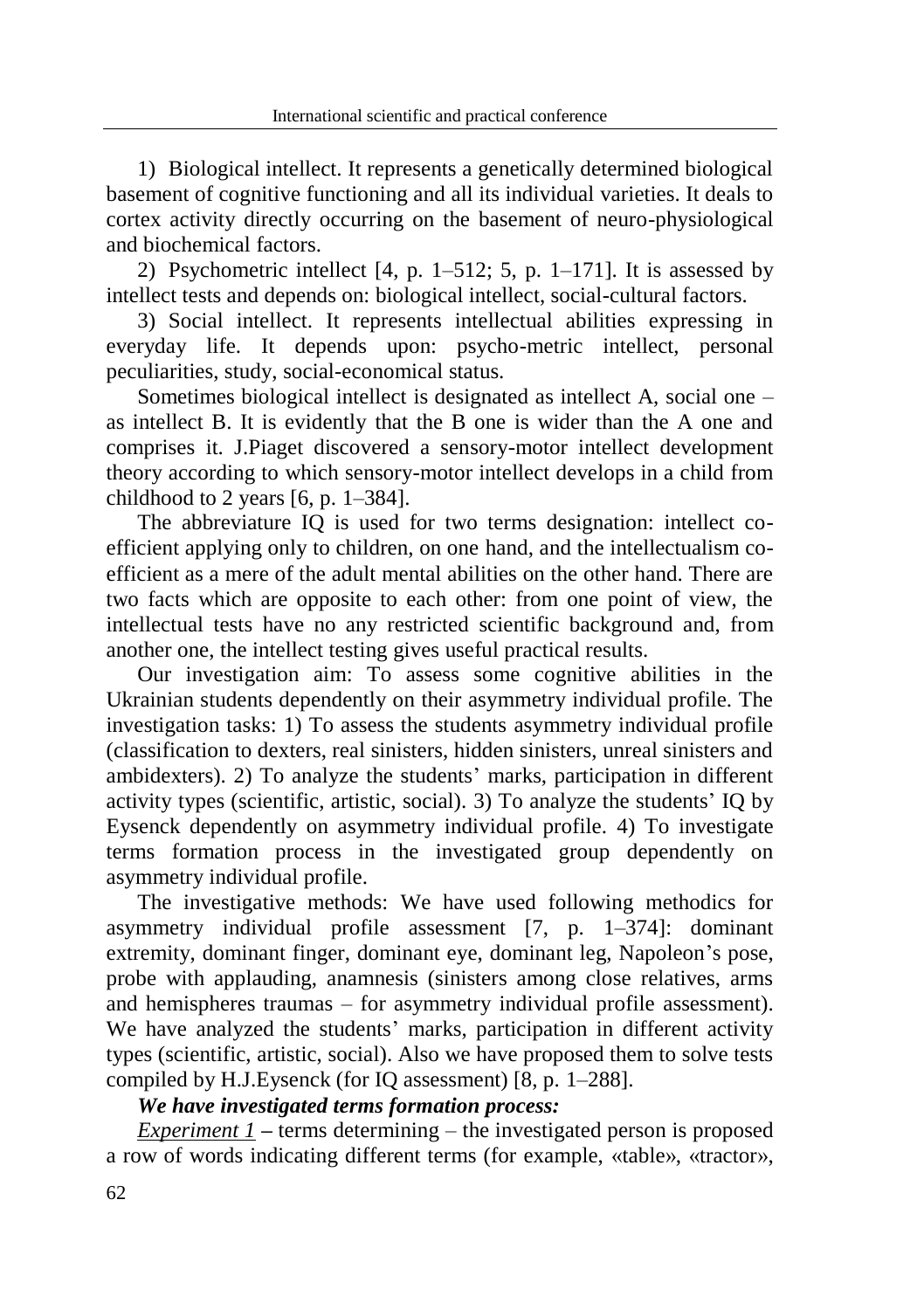«tree» et al.) and is proposed to determine them. *Experiment*  $2$  – terms comparison and difference – the investigated person is proposed the terms pairs which he must compare or find common features having designated them with one word (for instance, «a chair and a sofa is a furniture»). *Experiment*  $3$  *– logic correlations finding out – the investigated person is* proposed the changings from alternatives (for example, high-thick, lowthin, fat-hungry et al.); to find opposite characteristics (warm…., low…., weak....). *Experiment 4* – subject imaginations classification  $(4<sup>th</sup>$  one is excessive), subjects free classification. The investigated person is proposed 4 subject images (for example: «spade», «saw», «axe», «log») and to find the one subject inappropriate to the rest ones and to explain his choice having designated 3 chosen figures with one word or the investigated person is proposed a row of subjects (or their images) and he should classify these subjects after their division into several groups. The essence of these subjects (experiments) is that the investigated person must understand the conditionality of this operation and to find the principle of subjects' generalization.

The investigation results:

Table 1

| aependentry on their reading extremity |                    |                              |                                       |                                       |                       |  |  |  |  |  |
|----------------------------------------|--------------------|------------------------------|---------------------------------------|---------------------------------------|-----------------------|--|--|--|--|--|
|                                        | Dexters,<br>$n=10$ | Real<br>sinisters,<br>$n=10$ | <b>Hidden</b><br>sinisters,<br>$n=27$ | <b>Unreal</b><br>sinisters,<br>$n=27$ | Ambidexters,<br>$n=7$ |  |  |  |  |  |
| IQ,<br>degrees                         | $50-70$            | $90 - 100$                   | 80-90                                 | 75-82                                 | $90 - 100$            |  |  |  |  |  |

# **IQ level by Eysenck testing in the Ukranian students (n=81) dependently on their leading extremity**

The results have demonstrated that real sinisters (with sinistrality among parents) and ambidexters were more able in different branches of life and their activity was more differentiated and united bigger types. The real sinisters and ambidexters IQ level has been fluctuated from 90 till 100 degrees. Hidden (forced) sinisters IQ level was 80-90 degrees. Unreal sinisters IQ was 75-82 degrees. Dexters IQ in the investigated group was 50-70 degrees. Though it should be mentioned that tests with time limit have been solved with big difficulties by sinisters comparatively to the dexters (that can be used in a study process, to our point of view).

The results interpreting: 7-10 degrees – very easy to be performed; 5-7 degrees – easy to be performed; 3-4 – difficult to be realized; 1-2 – practically impossible to be realized.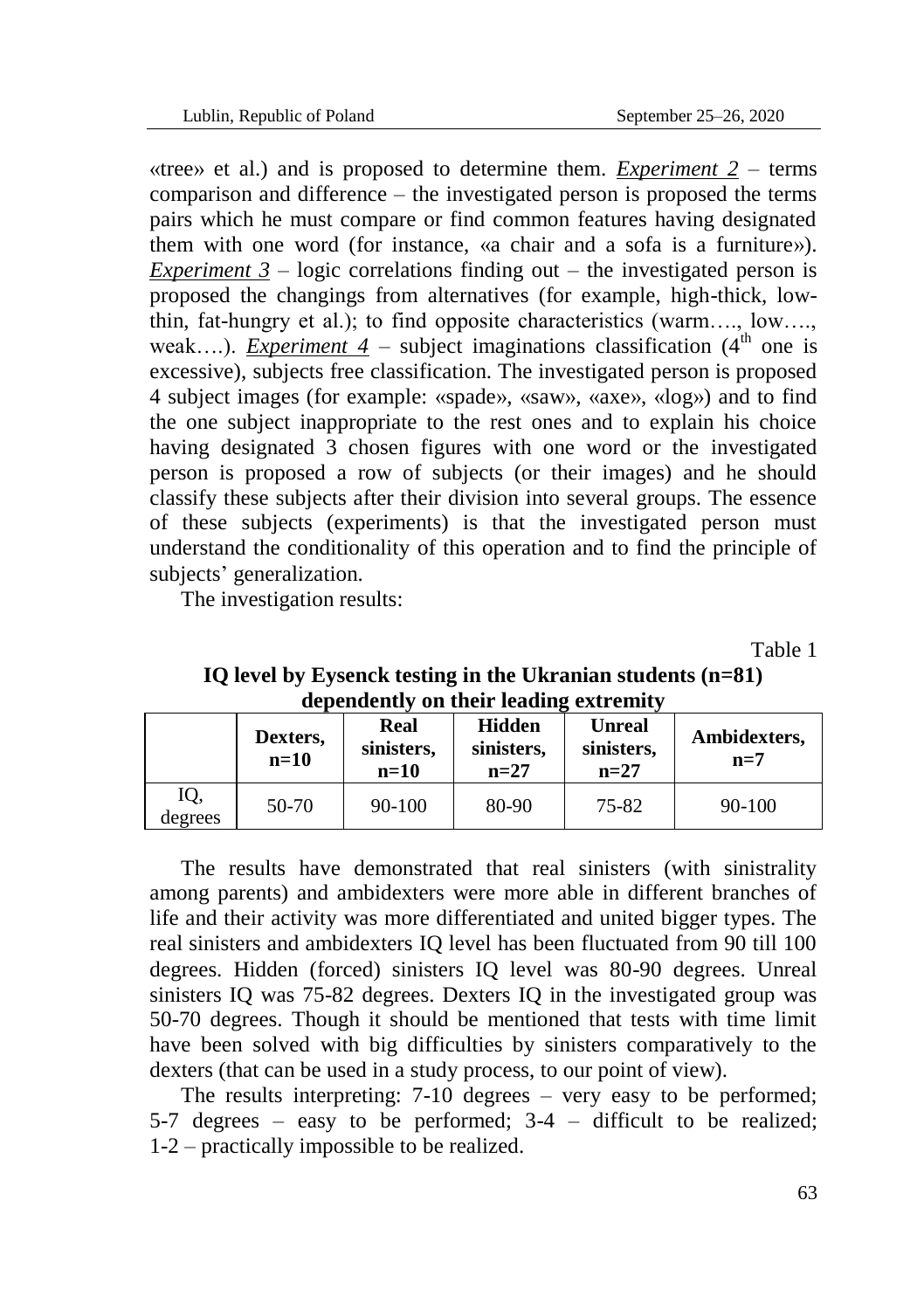| `able |  |
|-------|--|
|-------|--|

| aependently on their reading extreming   |                    |                              |                                       |                                       |                       |  |  |  |
|------------------------------------------|--------------------|------------------------------|---------------------------------------|---------------------------------------|-----------------------|--|--|--|
| Operation                                | Dexters,<br>$n=10$ | Real<br>sinisters,<br>$n=10$ | <b>Hidden</b><br>sinisters,<br>$n=27$ | <b>Unreal</b><br>sinisters,<br>$n=27$ | Ambidexters,<br>$n=7$ |  |  |  |
| Terms<br>determining                     | 5                  | 7                            | 7                                     | 5                                     | $9-10$                |  |  |  |
| Terms<br>comparison<br>and<br>difference | $8 - 10$           | $2 - 4$                      | $2 - 4$                               | $6 - 7$                               | $6 - 7$               |  |  |  |
| Logic<br>correlations<br>finding out     | $9-10$             | $1-4$                        | $1 - 4$                               | $5-6$                                 | $7-9$                 |  |  |  |
| Subjects free<br>classification          | 4                  | $9-10$                       | $9-10$                                | 3                                     | 8                     |  |  |  |

**Terms formation process investigation in the Ukranian students (n=81) dependently on their leading extremity**

The data given in the table 2 tell that terms determining was easier for ambidexters, then for real and hidden sinisters and (more difficult) for dexters and unreal sinisters. Terms comparison and difference was the easiest for dexters, then for ambidexters and unreal sinisters and difficult for sinisters (both real and hidden). Logic correlations finding out was easy for dexters and ambidexters, at average level – for unreal sinisters while difficult to be realized or practically impossible to be made – for real and hidden sinisters. Subjects free classification making was an easy operation for real and hidden sinisters, ambidexters, difficult for dexters and unreal sinisters (they study proposed classifications easier than created the new ones by free way). The results received, probably, can be explained by following. Left hemisphere dominant in dexters and unreal sinisters is logic one, performs consequent operations easier, thinking type for left hemisphere is a successive one. Right hemisphere dominant in real and hidden sinisters is alogic, creative one, it performs semantic operations better and thinking type for it is simultant (id est the sinister «captures» the information as a whole and it is rather difficult for him to tell about details that is easy, in turn, to the dexters and moreover to ambidexters).

The results can be recommended to be used while individual works compiling for the geniuses taking into account their interhemispherical asymmetry profile as well at classes for differentiated approach to the students.